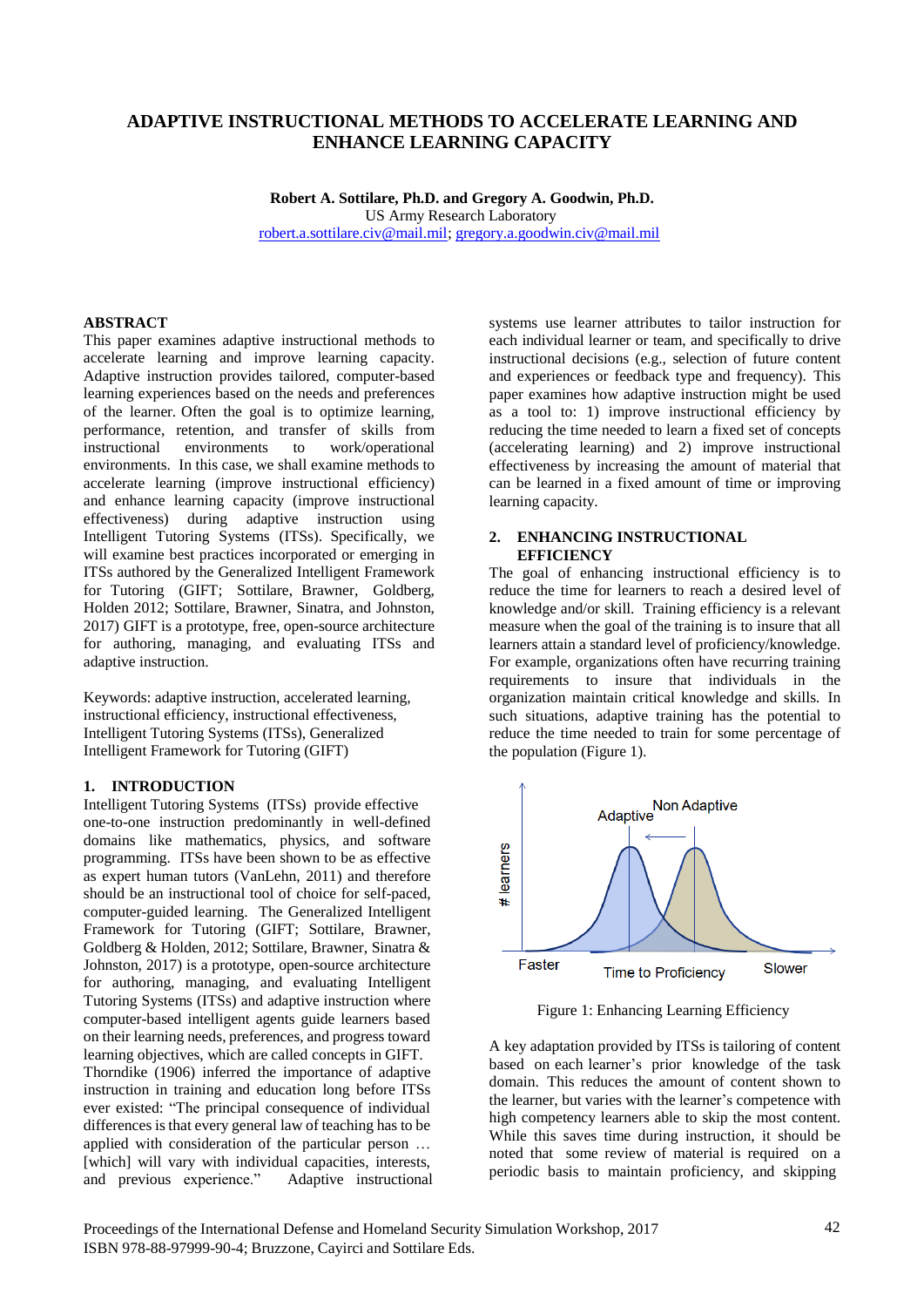content does not accelerate learning. It only saves time spent in training or education that might be used to cover new material.

To improve training efficiency, Goodwin, Kim, and Niehaus (2017) recommend prioritizing design decisions based on a cost-savings comparison. Specifically, the cost of implementing adaptive features should be compared to the savings resulting from improved efficiency. Only features that save more than they cost should be implemented.

These recommendations and accelerated learning as a concept fly in the face of long term, deep learning goals. To overcome this, the tutor must have a highly accurate model of the learner by which to make instructional decisions. Many ITSs today only adapt based on learner performance. This has been a very clear choice. Selecting to adapt on other learner states, traits or preferences imparts some risk in the tutoring process.

## **3. ENHANCING INSTRUCTIONAL EFFECTIVENESS**

The goal of enhancing instructional effectiveness is to increase the learner's capacity to acquire knowledge and/or skill in a fixed time. The assumptions for measuring effectiveness are that the amount of material to be learned is variable and the learning time is fixed (Figure 2). Since what is learned is variable, learners may be below, at, or above expectation in terms of their mastery of the material at the conclusion of the training time. Adaptive instruction has the potential to be more effective because it can address specific learner problems and employ a variety of methods known to be effective for each individual.



Knowledge or Skill Acquired

Figure 2: Enhancing Learning Effectiveness or Capacity

To support enhanced learning effectiveness or learning capacity, Goodwin, Kim, and Niehaus (2017), recommend methods to more accurate diagnose learner errors, tailored remediation, and tailored training methods. Each is important, but might include additional sub-goals. Diagnosis of the learner might include accurate classification of all critical learner states. In addition to learner errors, this might include assessment of learner performance trends (short and long term),

diagnosis of learner misconceptions indicated by errors. Tailored remediation and training methods might be expanded to include tailored interaction. Not only feedback could be adapted to specific learner performance, but other states, traits, and preferences. Adaptation could also include preference tailoring in which the environment is adapted to the specific learner's cultural background to provide a familiar mental model for learning. This could enhance learner engagement and result in less down time during instruction. Another adaptation to improve effectiveness could include tailoring based on learner interests.

# **4. DISCUSSION**

As the foregoing indicates, training efficiency and training effectiveness are goals that are sometimes at odds with one another. When seeking to minimize time to train, it is sometimes necessary to sacrifice deep learning or overtraining. When seeking to maximize long-term retention or knowledge and proficiency, it will be difficult to simultaneously reduce training time. We discuss these tradeoffs in the design of adaptive instruction in the context of 1) training vs. education, and 2) individual vs. team learning.

## **4.1. Adaptive Instruction in Training vs. Education**

According to Fletcher (2017), training and education serve different purposes. These differences moderate, influence, or limit the effect of adaptive instructional methods and should be considered in the process of instructional design. We will focus on two factors and how these relate to learning efficiency and effectiveness. The first factor is the difference in the objectives for training and education. Training objectives are focused on learning to do a specific task or set of tasks in the operational or work environment. Educational objectives are much broader and focused on preparing to perform in yet unknown environments. If you think of training as a pebble and education as a boulder based on their relative complexity, it is much easier to move a pebble. The sheer differences between the scope of training and education are likely to result in different levels of effect when applying adaptive instructional methods. It is much more likely that adaptive instruction will have an impact on learning efficiency in training given there are smaller, less complex domains/environments encountered during training.

A second consideration in the differences between training and education is the difference in horizon. Training tends to focus on near-term goals while education has a much longer horizon. This temporal difference means the emphasis for training is on "return on investment" while education is more about "cost effectiveness" (Fletcher 2017). Return on investment (ROI) is the ratio of net gain (or benefit) to cost. If you have to invest an hour to acquire a unit of knowledge/skill, it is much more efficient than taking two hours to acquire the same knowledge/skill. Cost effectiveness is about producing optimum results for a fixed expenditure. So training may be more conducive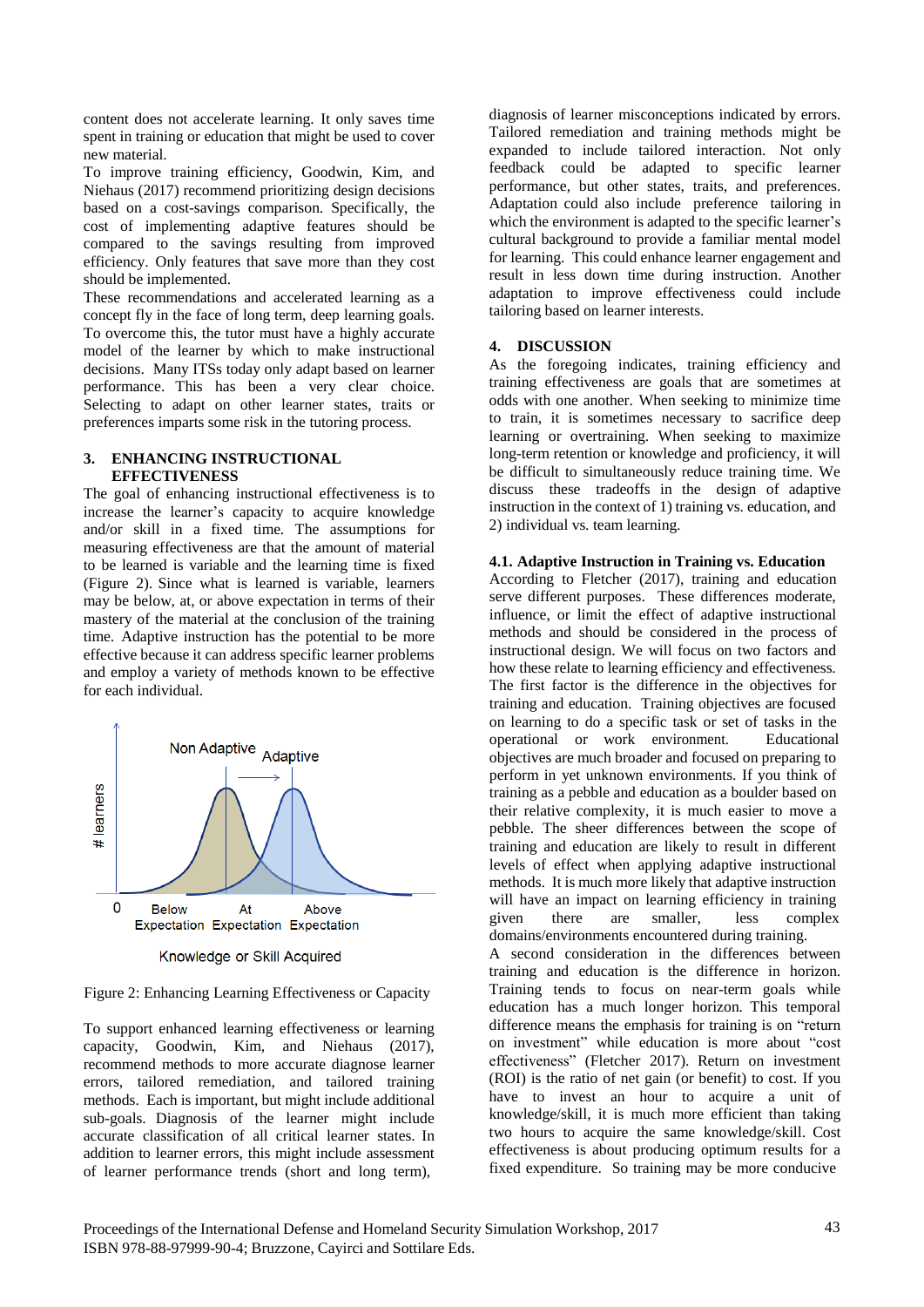to adaptive instructional methods that emphasize efficiency (learning as fast as possible) while education may be more compatible with methods that emphasize effectiveness (learning as much as possible).

Finally, ROI or cost effectiveness of adaptive instruction should consider not only the cost to the learner (e.g., time invested in instruction), but also the cost of creating the content and the adaptive tutor (Fletcher and Sottilare, 2014).

## **4.2. Adaptive Instruction for Individuals vs. Teams**

Another area where differences should be considered for the design and application of adaptive instruction is individual and team (also known as collective) instruction. While ITSs adapt instruction based on individual differences (states, traits, and preferences), an ITS that adapted only on the individual differences of the members of the team would likely be less effective (and efficient) than an ITS that also modeled the collective needs of the team. Teams are "two or more people whose tasks are in some way interdependent (i.e. individual efforts are dependent upon the efforts of other members) and who have shared, common goals" (Salas 2015, p.3.; Dyer 1984; Kozlowski & Bell 2003; Salas, Dickenson, Converse, & Tannenbaum 1992).

Considerations for the adaptive instruction of teams should examine the interaction of team members which may be subdivided into teamwork and taskwork. Teamwork is "coordination, cooperation, and communication among individuals to achieve a shared goal" (Salas 2015, p.5.). "Teamwork consists of the interdependent interactions among team members as they work towards completing their objectives" (Salas 2015, p.5.). Taskwork consists of "working on a specific duty of one's job [within a team]" (Salas 2015, p.5.). Team taskwork refers "to those relevant behaviors that directly lead to the successful accomplishment of collective goals" (Salas 2015, p.5.). Teamwork may be considered largely domain-independent while taskwork is specific to a domain.

The point being made here is that teams, their behaviors, and their interactions are much more difficult to assess with respect to learning objectives and teamwork. Therefore adaptive instruction of teams is more complex than adaptive instruction individuals. This makes accelerating learning and improving learning capacity much more difficult than for individuals, and impacts the return on investment and cost effectiveness of adaptive instructional methods.

Prioritizing efficiency vs effectiveness in team training may be driven more by the criticality of the team's function than anything else. For example training for a medical team performing a complex surgery will likely prioritize training effectiveness because there is such a low tolerance for error. On the other hand training for a team of food preparers in a fast-food restaurant might prioritize training efficiency since the individuals will be working together on a daily basis and the cost of error is minimal.

#### **5. APPLICATION OF ADAPTIVE INSTRUCTIONAL METHODS IN GIFT**

Next, we examine authoring capabilities in GIFT for adapting instruction to accelerate learning and enhance learning effectiveness. GIFT allows the author to adapt instruction based on several factors in two primary areas: learner attributes and content attributes.

# **5.1. Adapting Instruction Using Learner Attributes**

Data sources (e.g., people) emit raw data that is captured by sensors and then processed by a classifier to yield a learner state unless the state is self-reported. Each learner state can be assessed with data from a sensor, a training application or a survey depending on the validated methods available. Each state can be assessed as either a two (high and low) state or a three state (high, moderate, and low) attribute.

A five step process allows GIFT users to create new learner state interpreters as follows:

- Step 1: What learner state interpreter would you like to create? This step includes a dropdown menu that lists the six previously mentioned state interpreters plus off-task behaviors, skill, and understanding.
- Step 2: What data sources will be used to evaluate and predict the learner's state? This step includes a dropdown menu that lists eleven sensors that have been integrated with GIFT and are able to accept and interpret data from each of those sensors. These sensors include: Affectiva Q sensor for electrodermal activity, Microsoft Kinect for motion capture and facial marker mapping, Emotive Epoc wireless headset for brainwave detection, and Zephyr BioHarness for breathing and heart rate detection.
- Step 3: Which translator should be used to manage incoming data? GIFT provides a default translator, but users may build their own to filter or interpret incoming data.
- Step 4: Which classifier can consume the incoming translated data in order to calculate both short and long term learner states? Choices will be limited to a classifier based on the learner state selected in Step 1.
- Step 5: Which predictor can consume the incoming translated data in order to predict future learner states?
- Choices will be limited to a classifier based on the learner state selected in Step 1.

Once the learner state interpreter is configured, it should be validated for accuracy of predictions. The importance of highly accurate state classifiers cannot be understated. Even small errors can multiply if the tutor assumes an incorrect state and begins remediation based on that false assumption. Currently, GIFT adapts instruction based on assessed learner states as follows: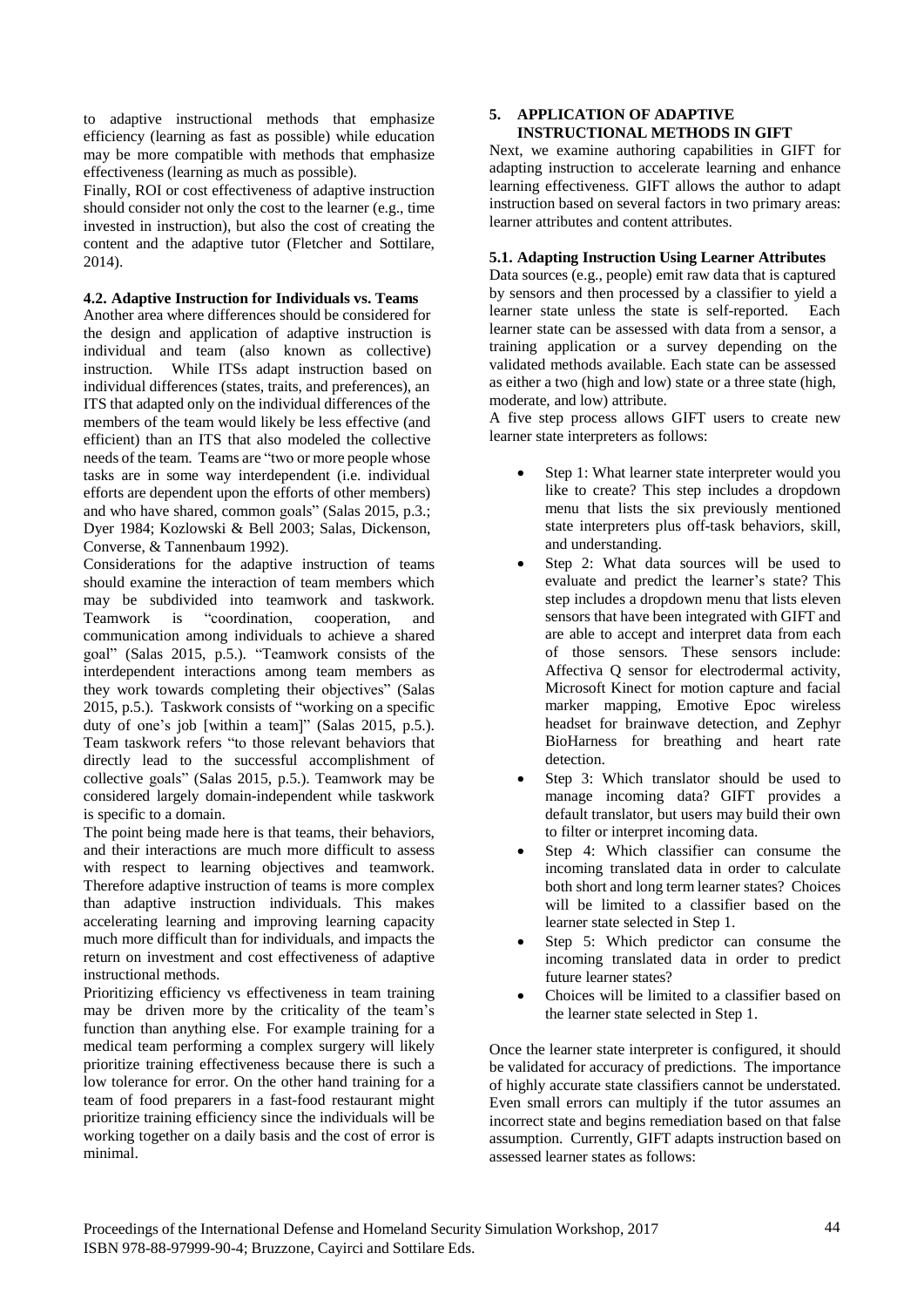- engagement
- arousal
- motivation
- prior knowledge
- anxiety
- engaged concentration

#### **5.1.1. Engagement and Learning**

Engagement is "the degree of attention, curiosity, interest, optimism, and passion that students show when they are learning or being taught, which extends to the level of motivation they have to learn and progress in their education" (Hidden curriculum, 2014, August 26). The value of engagement is predicated on the tenet that learning is enhanced when learners are curious, interested, and/or inspired by the topic, content or instructor. In contrast, learning tends to decrease when students are disengaged for whatever reason (e.g., boredom, disinterest, or lack of purpose or goal). Accurate modeling of the learner and their goals can go a long way toward adapting instruction in a way that results in more efficient learning (accelerated learning) or effective learning.

## **5.1.2. Arousal and Learning**

Arousal is a "physiological and psychological state of being awoken or of sense organs stimulated to a point of perception" (Wikipedia, 2017). Yerkes-Dodson (1908) state that too much or too little arousal can negatively influence task performance, and Sharot & Phelps (2004) note the tight coupling between memory and arousal which affects learning capacity. By understanding the learner's arousal from boredom to interest, a tutor (human or computer-based) might change either the environment (e.g., challenge level of a problem or scenario) or otherwise interact with the learner to optimize their arousal and thereby their learning (Figure 3).



Figure 3: Optimizing the Arousal of the Learner

## **5.1.3. Motivation and Learning**

Motivation can be defined as the purpose or reason driving the plans and actions of an individual or a team (Elliot & Covington, 2001), but it may be thought of simply as an alignment of actions with goals. The more

closely aligned actions/activities are with individual or team goals, the more engaged the learner(s) will be in the activity, and the greater the opportunity for learning (knowledge and skill acquisition).

Goals are often driven by values which are shaped by many sources (e.g., family, religion, society, needs, and organizations), but may also be prioritized as in Maslow's (1971) hierarchy of needs. The tie between motivation and goals has a direct impact on learning. Motivation positively influences cognitive processes by increasing the learner's attention time on task, influencing their perseverance in the learning process, and sharpening their focus on achieving their goals (Pintrich & Schunk, 2002). By considering the goals, interests, and values of a learner, a GIFT-based ITS might select content and activities which tap into existing motivational drives and enhance learning.

#### **5.1.4. Prior Knowledge and Learning**

Prior knowledge includes the knowledge, skills, beliefs, and attitudes derived from previous experiences, and learners come to new instructional experiences with prior knowledge that influences their attention, interpretation, and organization of new data, information, and knowledge. The ability of the tutor to model and use prior knowledge to inform instructional decisions is directly related to learning efficiency and effectiveness. Instructional strategies that focus too heavily on prior knowledge can lead to boredom while focusing too lightly on prior knowledge may not provide enough of an anchor to tie in new knowledge resulting in learner anxiety. Prior knowledge may be used in GIFT-based tutors as a trigger to skip content that may have been learned previously. Errors and classified learner misconceptions trigger the tutor to review material that may not have been deeply learned.

Prior knowledge may be used differently to achieve training efficiency vs training effectiveness. Assessing the learner's prior knowledge can allow the adaptive training system to skip content which might improve efficiency. When focusing on effectiveness however, the system might give learners with more prior knowledge more advanced training to bring them to a higher level of proficiency.

## **5.1.5. Anxiety and Learning**

Anxiety is "a feeling of worry, nervousness, or unease, typically about an imminent event or something with an uncertain outcome" (English Oxford Living Dictionaries, 2017). Since "learning" is about acquiring knowledge and/or skill through new experiences with uncertain outcomes, it is little wonder that anxiety and learning are generally incompatible. To confirm learning are generally incompatible. To learning, instruction often includes some type of assessment of the knowledge or skill defined in the learning objectives. This assessment or test can also be a source of anxiety. Computer-based instructional environments can provide a setting for learner anxiety to grow due to lack of trust in the technology or due to the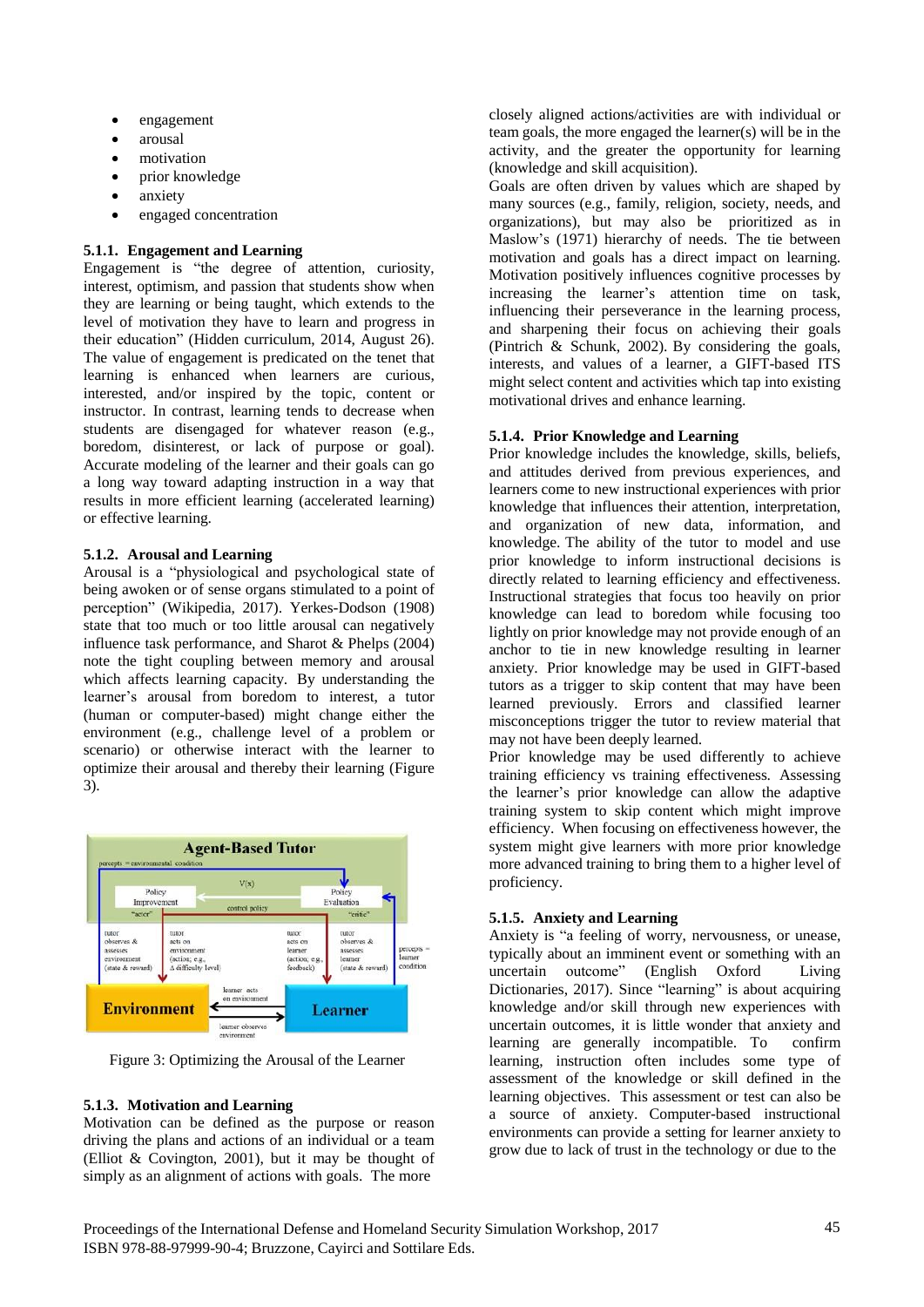difficulty of the domain content or the use of its interface (O'neil, Spielberger & Hansen, 1969).



Figure 4: Aligning Content Difficulty with Learner Competence to Reduce Anxiety and Boredom

Per Vygotsky's zone of proximal development (VPD; 1978; Figure 4), an anxious learner who appears to be overwhelmed by the difficulty of the content being presented during instruction is compatible with two instructional strategies. The first strategy is to reduce the difficulty of the content presented to the learner so it is compatible with the learner's capabilities. The second strategy is to have the tutor provide scaffolding or support allow the learner to progress in learning the content at the current difficulty level. The effectiveness of instructional strategies or aids may be quantified by examining task performance with and without the aid at various levels of expertise (e.g., very low, low, moderate, high, very high). The effect of the aid may vary with the level of learner expertise. GIFT allows the author to select these strategies through selected triggering events or automatically through built in logic.

## **5.1.6. Engaged Concentration and Learning**

Baker, D'Mello, Rodrigo, & Graesser (2010) define engaged concentration as a cognitive–affective state that may be of short duration, but more persistent than boredom. Engaged concentration is a state of engagement with a task where the learner is fully immersed in the experience and their "concentration is intense, their attention is focused, and their involvement is complete". In comparison to boredom, frustration, confusion, delight, and surprise, engaged concentration was common (average of 60% of learner time during instruction) and appeared often in computer-based learning environments.

According to Baker et al (2010), engagement concentration is of positive valence and neutral arousal. In addition to immersion, focus, and concentration on the system, Baker et al (2010) also noted additional behaviors associated with engaged concentration: leaning towards the computer, mouthing solutions, and pointing to parts of screen. Engaged concentration has been found to be positively correlated with learning

(Craig, Graesser, Sullins, & Gholson, 2004; Graesser, D'Mello, Chipman, King, & McDaniel, 2007). A natural tutoring strategy for a learner in the state of engaged concentration might be to "do nothing" since the learner is already in an ideal state for learning.

#### **5.2. Adapting Instruction Using Content Attributes**

The pedagogical configuration in GIFT allows users to adapt instruction based on assessed learner states within the engine for managing adaptive pedagogy (eMAP) and content metadata attributes as follows:

- interactive multimedia instruction (IMI) level
- user control
- $\bullet$  difficulty level
- content type
- example type

## **5.2.1. IMI and Adaptive Instruction**

IMI (Galbreath, 1992) includes four levels to describe the interactivity of content where 1 is low interaction (e.g., reading material) and 4 is highly interactive (e.g., a fully immersive virtual simulation). Frear & Hirschbuhl (1999) indicate that the selection of the interactivity level of content has a significant effect on both achievement and problem solving skills. Lee and Boling (1999) advocate guidelines for screen design during IMI to both enhance motivation (expansive guidelines) and reduce poor practices which might negatively impact motivation (restrictive guidelines). Expansive guidelines include the use of fonts to capture the learner's attention to make it easier to navigate content, and the use of standard images to represent the learner's concepts and expectations (e.g., pause, rewind, and fast forward for video controls). Restrictive guidelines include adhering to cultural conventions when selecting images, and considering the learner's prior knowledge when selecting images. While the GIFT authoring tools do not specifically enforce these conventions, future versions of the authoring tools may include agent-based policies/rules or wizards to reinforce good IMI practices which are independent of learner attributes.

#### **5.2.2. User Control and Adaptive Instruction**

For our purposes, user control for adaptive instruction may be defined as being synonymous with adaptability in system design where the decisions and actions by the learner mold the look, feel, and function of the learning system. We adopted Oppermann & Rasher's (1997) provisions for user control for adaptive learning systems:

- offer the learner a means to initiate/halt adaptation of the system during every phase of learning
- allow the learner to accept, modify or reject every or any part of proposed adaptation
- enable the learner to specify adaptation parameters
- inform user about the proposed changes due to adaptation before actual changes take place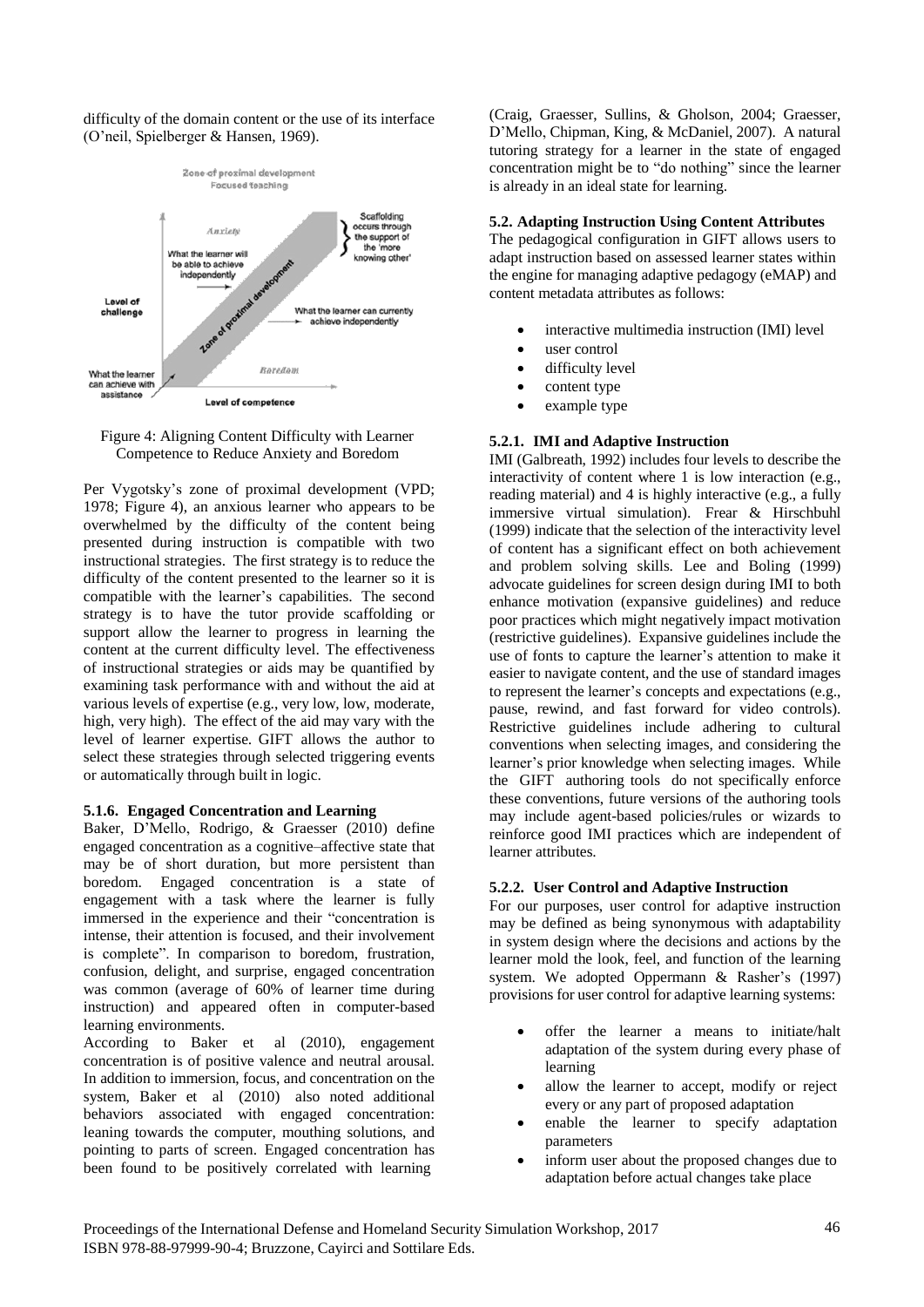giving the learner access and sole control over his/her behavior records and their evaluation (open learner model)

In GIFT, user control is defined at three levels (high, moderate, and low) where high user control would be modeled per Oppermann & Rasher's (1997) provisions. While GIFT does not yet provide a high level of learner control, triggers have been integrated to implement a moderated level of learner control (specifically, an open learner model). GIFT allows the author to select and link levels of user control to a variety of learner and content attributes with the goal of influencing learning and transfer. Hassan, Ali, & Hamdan (2015) evaluated several user control strategies for instruction with animation content, and found random user control strategies had a larger effect on achievement than other user control strategies (e.g., linear, program, free, and no user control). Mayer & Chandler (2001) discovered that learners who were allowed to exercise control over the pace of content presentation performed better in terms of their transfer of skills, but not retention.

As with prior knowledge, the implementation of user control might vary for efficiency vs. effectiveness. If the goal is to improve effectiveness, then users might be able to increase the amount of content available to maximize their knowledge of a domain. If training efficiency is the goal, then learners might be able to determine the training needed to reach the required proficiency level with the least effort.

# **5.2.3. Difficulty Level and Adaptive Instruction**

Difficulty level is also defined at three levels (high, moderate, and low). The author can elect to tag questions or other content to allow a GIFT-based tutor to select content based on learner performance state. This metadata tagging supports adaptation to match learner competence and content difficulty (see Vygotsky's Zone of Proximal Development; Figure 4).

## **5.2.4. Content Type and Adaptive Instruction**

Content type ranges from animations and graphics to text to video to visual content and may be somewhat redundant with IMI level adaptations, but allows GIFT authors to target and link specific types of media (e.g. video, audio, text, animations) with learner attributes.

## **5.2.5. Example Type and Adaptive Instruction**

Finally, GIFT provides authors with two example types: case studies and worked examples. Case studies present criteria for solving problems and making decisions, and then the learner is given one or more example cases to exercise their decision making. Worked examples allow authors to present problems in a fully worked form and gradually reduce the sequence of the problem, process, or scenario so more information is provided by the learner over time.

# **5.3. Using Meta-data in GIFT Tutors**

As content is added to a GIFT course, it is labeled with one or more of the metadata attributes described previously in Section 5.2. This allows rules in the pedagogical configuration where eMAP is the default to determine what type of content to select for the learner based on their assessed state. Developing new rules is a simple three step process as follows:

- Step 1: In which quadrant will the metadata be used? Since GIFT's theoretical instructional basis is Merrill's (1983) Component Display Theory (CDT), each learner state is assessed in the context of four instructional quadrants: rules, examples, recall, or practice.
- Step 2: Which state must the learner be in to use the metadata? This is a long list of learner attributes that include grit, learner ability, learning style, goal orientation, engagement, and several emotional states. One is selected from a dropdown list along with a state classification (high, medium, low, or unknown).
- Step 3: Which metadata attributes should be used? In this step the author selects from a dropdown list of metadata attributes (content descriptors) as noted above.

This allows the author to link content and adapt content based on changing learner states. Again, a critical element in this process is the accurate classification of learner states. Anything that interferes with data to support classification or affects the accuracy of the classification affects the effectiveness and efficiency of the tutor, and this in turn limits opportunities to improve learning capacity or accelerate learning.

## **6. CHALLENGES AND NEXT STEPS**

A major challenge is to balance acceleration vs effectiveness. For example, if we accelerate learning how do optimize deep learning which usually requires high numbers of cycles and/or long periods of time for learning to set? How might we optimize multiple outcomes like rapid learning, high retention and high rate of skill transfer? Finally, how do we develop authoring tools that allow designers and developers to easily choose the appropriate design features to achieve these goals?

A next step will be to use the experimental testbed within GIFT to analyze learner attributes, adaptive instructional methods, and content to develop methods to balance instructional outcomes as shown in Figure 5 (Hanks, Pollack, and Cohen 1993).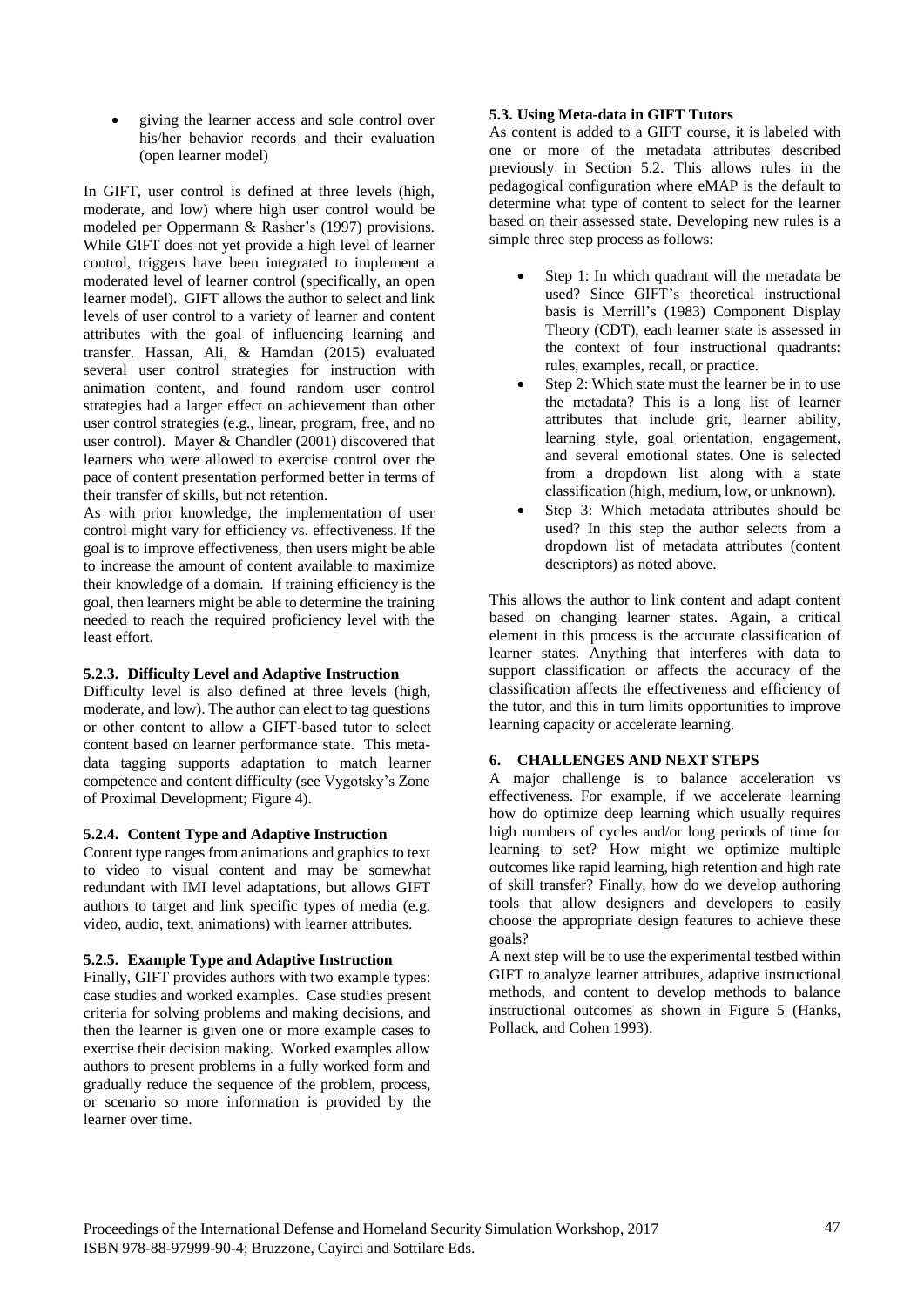

Figure 5: GIFT Evaluation Testbed

Another challenge to accelerating learning is optimizing complex decisions made by the tutor. The ability to make these instructional decisions rapidly is of some importance, but a more impactful capability will be highly effective decisions made by the ITS. This will reduce the amount of time used by the learner interacting with the tutor in activities that are not relevant or influential to learning outcomes. The basic research challenge is to optimize complex instructional decisions which involve multi-dimensional conditions of both the learner (e.g., states/traits) and the environment (e.g., entities, events, options) to select actions that influence learning and the desired outcome of "reducing time to proficiency". Meeting this challenge will likely involve solving other problems including:

- modeling complexity in individuals and teams as systems
- understanding the variability of human traits and behaviors and their relationship to learning

The modeling of the complexity of teams as systems will require investigation into teamwork as an antecedent to team learning and performance. Sottilare et al (2017) developed a model of team learning and performance based on a large scale meta-analysis of the team and tutoring literature. This provides a few initial steps in being able to manage the instruction of teams efficiently. As part of understanding human variability, the potential exists to gain some efficiency and effect through augmentation of learners. While this augmentation could take many forms, it could be as simple as understanding the relationship between learning capacity and the physical well-being of the learner. Research that shows exercise as a method for regulation of emotions (Salmon 2001; Karoly et al 2005), the association of fitness with enhanced fluid intelligence (Hillman, Erickson & Kramer 2008), and connection between exercise and executive attention (Kubesch et al 2009) might be applied in future ITSs to improve learner capacity and reduce "lost" time during instruction.

## **ACKNOWLEDGMENTS**

The research described herein has been sponsored by the U.S. Army Research Laboratory. The statements and opinions expressed in this article do not necessarily reflect the position or the policy of the United States Government, and no official endorsement should be inferred.

#### **REFERENCES**

- Baker, R. S., D'Mello, S. K., Rodrigo, M. M. T., & Graesser, A. C. (2010). Better to be frustrated than bored: The incidence, persistence, and impact of learners' cognitive–affective states during interactions with three different computer-based learning environments. *International Journal of Human-Computer Studies*, *68*(4), 223-241.
- Craig, S., Graesser, A., Sullins, J., & Gholson, B. (2004). Affect and learning: an exploratory look into the role of affect in learning with AutoTutor. *Journal of educational media*, *29*(3), 241-250.
- Dyer, J. L., 1984. Team research and team training: A state-of-the-art review. *Human factors review*, *26*, 285-323.
- Elliot, A. J., & Covington, M. V. (2001). Approach and avoidance motivation. *Educational Psychology Review*, 13(2), 73-92.
- English Oxford Living Dictionaries (2017). Anxiety. Retrieved from: <http://en.oxforddictionaries.com/definition/anxiety> July 2017.
- Fletcher, J. & Sottilare, R., 2014. Cost Analysis for Training & Educational Systems. *Design Recommendations for Intelligent Tutoring Systems: Volume 2 - Instructional Management*. Orlando, Florida: Army Research Laboratory. ISBN: 978-0-9893923-2-7.
- Frear, V., & Hirschbuhl, J. J. (1999). Does interactive multimedia promote achievement and higher level thinking skills for today's science students?. *British Journal of Educational Technology*, 30(4), 323- 329.
- Galbreath, J. (1992). The Educational Buzzword of the 1990's: Multimedia, or Is It Hypermedia, or Interactive Multimedia, or...?. *Educational Technology*, *32*(4), 15-19.
- Goodwin, G., Kim, J., and Niehaus, J., 2017. Modeling Training Efficiency and Return on Investment for Adaptive Training. In Proceedings of the 5<sup>th</sup> Annual GIFT Users Symposium. Orlando, FL: US Army Research Laboratory.
- Graesser, A., D'Mello, S., Chipman, P., King, B., & McDaniel, B. (2007, July). Exploring relationships between affect and learning with AutoTutor. In *Proceedings of the International Conference of Artificial Intelligence in Education (AIED)*.
- Hanks, S., Pollack, M.E. & Cohen, P.R., 1993. Benchmarks, Test Beds, Controlled Experimentation, and the Design of Agent Architectures. AI Magazine Volume 14 Number 4.
- Hassan, A., Ali, A. Z. M., & Hamdan, M. N. (2015, October). Instructional animation, segmentation and user control strategies. In *Science in Information Technology (ICSITech)*, 2015 International Conference on (pp. 85-88). IEEE.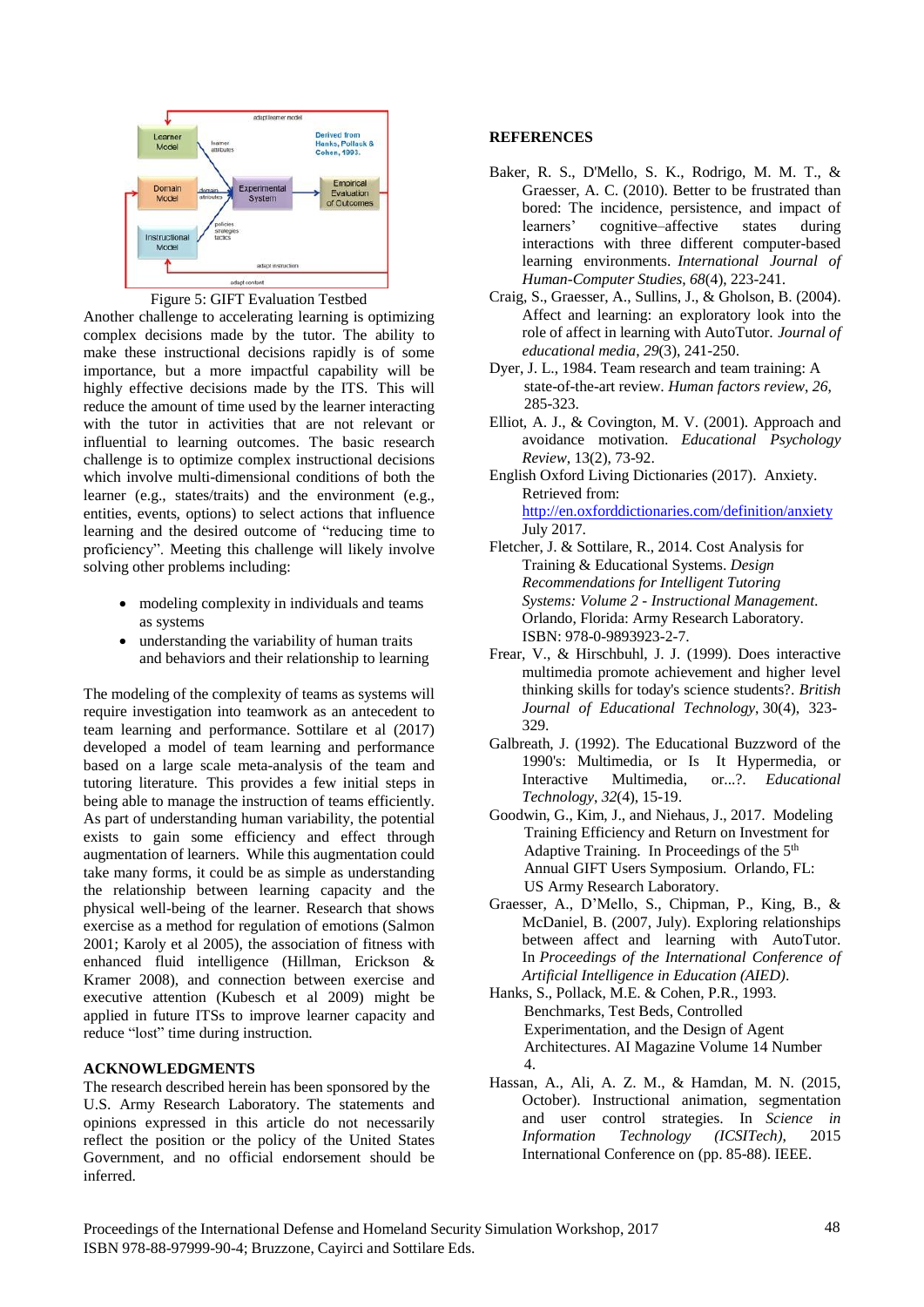Hidden curriculum (2014, August 26). In S. Abbott (Ed.), The glossary of education reform. Retrieved from [http://edglossary.org/hidden-curriculum,](http://edglossary.org/hidden-curriculum) 29 June 2017

Hillman, C.H., Erickson, K. I., & Kramer, F. (2008). Be smart, exercise your heart: Exercise effects on brain and cognition. Nature Reviews. *Neuroscience*, 9, 58–65.

Karoly, P., Ruehlman, L. S., Okun, M. A., Lutz, R. S., Newton, C., & Fairholme, C., 2005. Perceived self-regulation of exercise goals and interfering goals among regular and irregular exercisers: A life space analysis. *Psychology of Sport and Exercise*, 6(4), 427-442.

Kozlowski, S. W., & Bell, B. S. 2003. Work groups and teams in organizations. In W.C. Borman, D. R. Ilgen, & R. J. Klimoski (Eds.), *Handbook of psychology (Vol. 12): Industrial and Organizational Psychology* (pp. 333-375). New

- Kubesch, S., Wilgh, L., Spitzer, M., Kammer, T., Lainburg, A., Heim, R., & Hille, K. (2009). A 30-<br>Minute Physical Education Program Improves Students' Executive Attention. *Mind, Brain, and Education*, 3(4), 235-242.
- Lee, S. H., & Boling, E. (1999). Screen design guidelines for motivation in interactive multimedia instruction: A survey and framework for designers. Educational technology, 39(3), 19-26.

Maslow, A. H. (1971). The farther reaches of human nature.

Mayer, R. E., & Chandler, P. (2001). When learning is just a click away: Does simple user interaction foster deeper understanding of multimedia messages?. *Journal of educational psychology*, *93*(2), 390.

Merrill, M. D., 1983. Component display theory. *Instructional-design theories and models: An overview of their current status*, 1, 282-333.

O'neil, H. F., Spielberger, C. D., & Hansen, D. N. (1969). Effects of state anxiety and task difficulty on computer-assisted learning. Journal of Educational Psychology, 60(5), 343-350.

Oppermann, R., & Rasher, R. (1997). Adaptability and adaptivity in learning systems. Knowledge transfer, 2, 173-179.

Pintrich, P. R., & Schunk, D. H. (2002). Motivation in education: Theory. Research, and Applications, Second Edition, Merrill Prentice Hall, Columbus, Ohio.

Salmon, P., 2001. Effects of physical exercise on anxiety, depression, and sensitivity to stress: a unifying theory. *Clinical psychology review*, 21(1), 33-61.

Salas, E., 2015. *Team training essentials: A researchbased guide*. London, England: Routledge.

Salas, E., Dickinson, T. L., Converse, S. A., & Tannenbaum, S. I., 1992. Toward an understanding of team performance and training. In R.J. Swezey & E. Salas (Eds.), *Teams: Their*

*training and performance* (p.3-29). Norwood, N.J.: Ablex.

- Sharot, T., & Phelps, E. A. (2004). How arousal modulates memory: Disentangling the effects of attention and retention. *Cognitive, Affective, & Behavioral Neuroscience*, *4*(3), 294-306.
- Sottilare, R.A., Brawner, K.W., Goldberg, B.S. & Holden, H.K., 2012. The Generalized Intelligent Framework for Tutoring (GIFT). Concept paper released as part of GIFT software documentation. Orlando, FL: *U.S. Army Research Laboratory*. Retrieved from: https://gifttutoring.org/attachments/152/GIFTDesc ription\_0.pdf

Sottilare, R., Brawner, K., Sinatra, A. & Johnston, J., 2017. An Updated Concept for a Generalized Intelligent Framework for Tutoring (GIFT). Orlando, FL: *US Army Research Laboratory*.

Sottilare, R.A., Burke, C.S., Salas, E., Sinatra, A.M., Johnston, J.H. & Gilbert, S.B., 2017. Towards a Design Process for Adaptive Instruction of Teams: A Meta-Analysis. *International Journal of Artificial Intelligence in Education.*

Vygotsky, L. (1978). Interaction between learning and development. *Readings on the development of children*, *23*(3), 34-41.

Wikipedia. (2017). Arousal. Retrieved from [https://en.wikipedia.org/wiki/Arousal,](https://en.wikipedia.org/wiki/Arousal) 29 June 2017.

Yerkes, R. M. & Dodson, J. D. (1908) The relation of strength of stimulus to rapidity of habit formation, *Journal of Comparative Neurology and Psychology, 18*, 459–282 doi:10.1002/cne.920180503.

## **AUTHOR BIOGRAPHIES**

**Dr. Robert A. Sottilare** leads adaptive training research at the US Army Research Laboratory where the focus of his research is automated authoring, instructional management, and analysis tools and methods for intelligent tutoring systems (ITSs). He is a co-creator of the Generalized Intelligent Framework for Tutoring (GIFT), an open source, AI-based adaptive instructional architecture. He is the lead editor for the *Design Recommendations for Intelligent Tutoring Systems* book series and the founding chair of the GIFT Users Symposia. He is a program committee member and frequent speaker at the Defense & Homeland Security Simulation, Augmented Cognition, and AI in Education conferences. Dr. Sottilare is a member of the AI in Education Society, the Florida AI Research Society, and the American Education Research Association. He is a faculty scholar and adjunct professor at the University of Central Florida where he teaches a graduate level course in ITS design. Dr. Sottilare is also a frequent lecturer at the United States Military Academy (USMA) where he teaches a senior level colloquium on adaptive training and ITS design. He has a long history of participation in